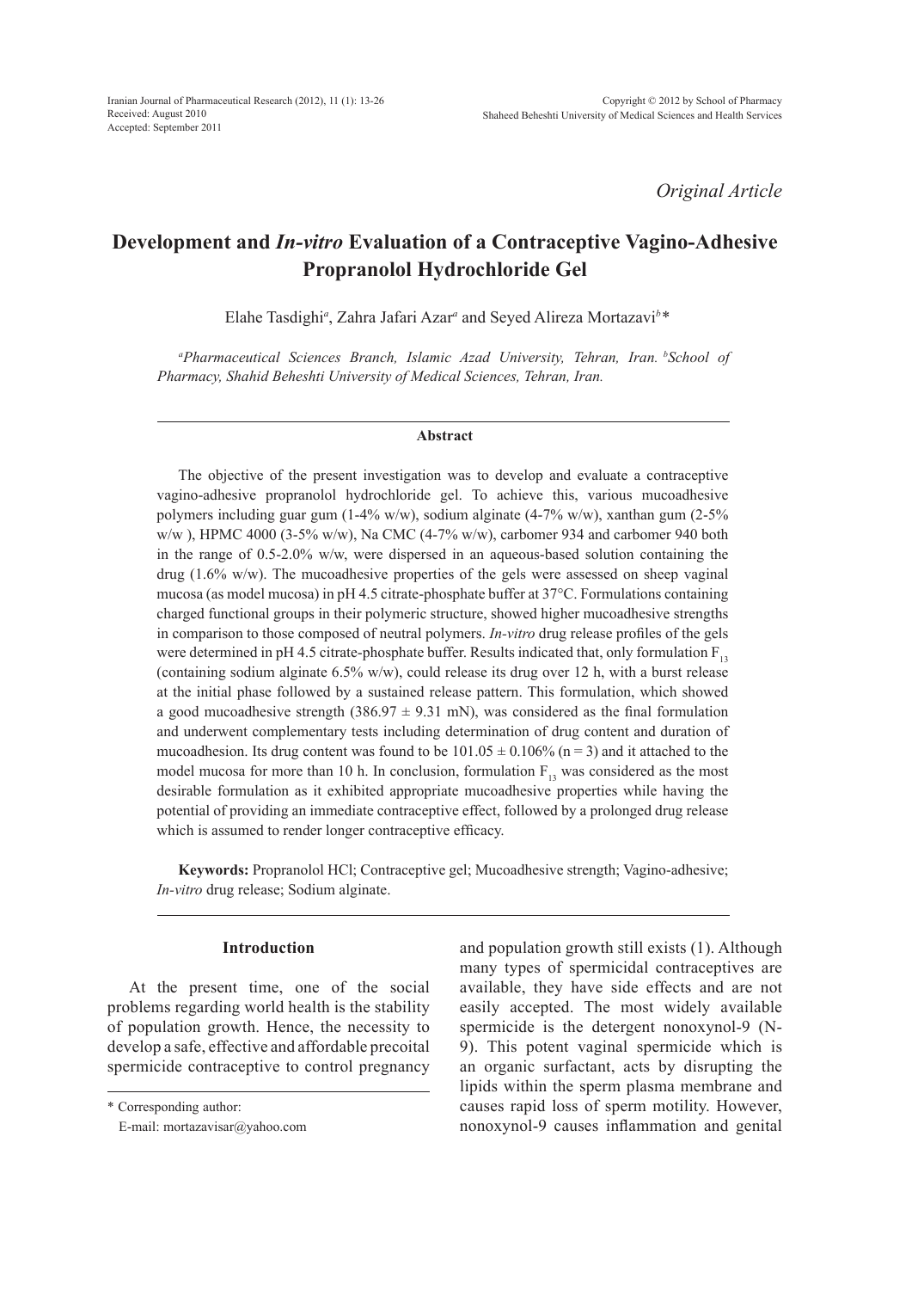ulcerations and thus increases the chance of HIV-1 infection, especially if used frequently. Therefore, vaginal spermicides lacking detergent-type membrane toxicity may offer a significant clinical advantage over the currently available detergent-type spermicides (2).

Propranolol HCl is a *β*-adrenergic blocker that is used to treat tremors, angina, hypertension, heart rhythm disorders, *etc* (3). This drug, also possesses local anesthetic (or membrane stabilizing) activity of short latency and fairly long duration and is a potent inhibitor of human sperm motility *in-vitro* and has a similar effect *in-vivo* in rats (4). The concentration of propranolol hydrochloride, which inhibits sperm motility by 50% (IC50), is 0.3 mM. The local anesthetic properties of this drug is in fact, the underlying mechanism which is responsible for inhibition of sperm motility, rather than its *β*-blocking potential. These characteristics give a potential to this drug for use as a vaginal contraceptive or for incorporation in an intrauterine contraceptive drug delivery system, while being devoid of numerous adverse effects reported from use of other types of contraceptives (2).

The efficacy and tolerability of 80 mg propranolol hydrochloride tablets as vaginal contraceptives were studied in 198 fertile women for 11 months. The calculated one year life table pregnancy was 3.4 out of every 100 women. No major adverse effects were encountered (4).

Another study was conducted to observe the possible side effects of propranolol HCl tablets after insertion into the vagina. Six healthy women participated in this study. None of these women complained of vaginal irritation or other related symptoms and vaginal sensation was unaffected. No postural symptoms, breathlessness or wheezing were noticed (5).

The conventional formulations of vaginal drug delivery systems (VDDS) are associated with poor retention due to self-cleansing action of vaginal tract, leading to poor compliance. To overcome this problem, mucoadhesive polymers can be used for the preparation of VDDS  $(6)$ .

Bioadhesion can be defined as the process by which a natural or a synthtetic polymer can adhere to a biological substrate. When the biological substrate is a mucosal layer, then the phenomenon is known as mucoadhesion (7). The vaginal route appears to be highly appropriate for mucoadhesive drug delivery systems, to retain systems for treating largely local (although some systemic) conditions, or for use in contraception (8).

The main advantage of mucoadhesive systems is the possibility of increasing the time of residence *in-situ*, thus reducing the number of applications (9).

The most widely used mucoadhesive vaginal drug delivery systems are gels. Gels are semisolid, three-dimentional, polymeric matrices comprising small amounts of solids, dispersed in relatively large amounts of liquid, yet possessing more solid-like character. These systems have been used and are receiving a great deal of interest as vaginal drug delivery systems (8). Among vaginal formulations, gels are easy to manufacture, comfortable and have the ability to spread onto the surface of mucus and to achieve an intimate contact with vaginal mucosa. Moreover, because of their high water content and rheological properties, they present the further advantage of a hydrating and lubricating action, which is particularly useful in pathological situations characterized by dryness of vaginal mucosa. The degree of lubrication provided by a product, will likely be an important determinant of its acceptability and use (10, 11).

Although there are only a few acceptability studies in literature about vaginal drug delivery systems, most of them demonstrate that gels are among women's preferences, concerning to vaginal formulation of choice (12).

One of the commercially available products combining spermicidal and microbicidal effects is Acidform®, an acidic vaginal gel originally developed by Program for Topical Prevention of Conception and Disease (TOPCAD). It adheres well to sheep vagina and cellophane *in-vitro*. In women, Acidform® forms a thin bioadhesive layer of gel over the vagina and cervix, as observed colposcopically 12 h after use. Unlike N-9, Acidform® gel was safe when applied vaginally during six consecutive days through colposcopic observation (13).

In a study by Saxena *et al*.(14), a biodegradable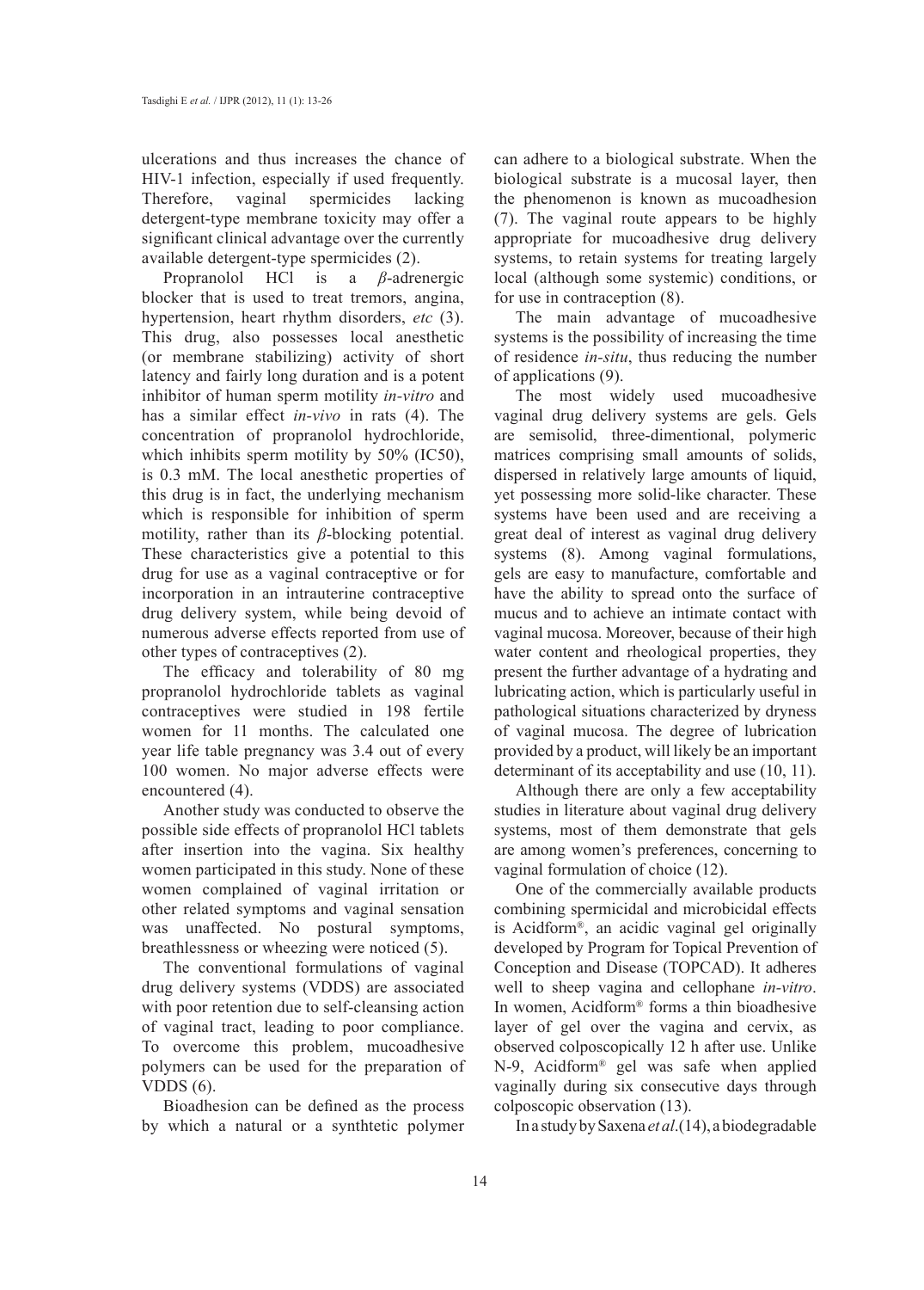hydrogel composed of biocompatible matrices, impregnated with ferrous gluconate, ascorbic acid and mixtures of polyamino and polycarboxylic acid as pH modifiers; was prepared. Ferrous gluconate immobilizes sperm tail, ascorbic acid increases the cervical mucus viscosity and the pH modifiers, sustain the pH of the vagina close to 4.5. This combination ensures that sperms are immobilized and do not survive.

The success of propranolol hydrochloride as a novel, effective vaginal spermicide whose failure rate compares favorably with that of other methods of contraception, has already been described in the literature. This spermicidal action was observed with vaginal insertion of conventional tablets containing 80 mg propranolol HCl (4). These conventional tablets are associated with poor retention in the vaginal canal as well as lacking lubricating action observed with the vaginal gel application. Thus, in this investigation attempts were made to develop a vagino-adhesive propranolol HCl gel (containing 80 mg of the drug in each applicator) that not only provides lubricating effects but also by sustaining the drug release as well as adhering to the vaginal mucosa for an extended period of time, would ensure longer contraceptive efficacy.

## **Experimental**

 Propranolol hydrochloride was purchased from Rouz Darou Pharmaceutical Co., Iran. Xanthan gum, guar gum and sodium alginate were obtained from Silverline Chemicals, India. Hydroxypropylmethyl cellulose 4000 (HPMC 4000) and sodium carboxymethyl cellulose (Na CMC) were from Shin-Estu Chemical Co., France. Carbomers including carbomer 934 (C934) and carbomer 940 (C940) were from BF Goodrich, Germany. Methanol, anhydrous citric acid, disodium hydrogen phosphate, propylene glycol and lactic acid were all purchased from Merck, Germany.

# *Preparation of propranolol hydrochloride gel formulations*

Different classes of excipients usually incorporated in order to prepare vaginal gels include gelling agents, humectants, preservatives and vehicles (8). For this purpose, different concentrations of various mucoadhesive polymers including the natural polymers guar gum (in the range of 1-4% w/w), sodium alginate (in the range of 4-7% w/w) and xanthan gum (in the range of 2-5% w/w), and semi-synthetic polymers HPMC 4000 (in the range of  $3-5\%$  w/w) and Na CMC (in the range of 4-7% w/w), as well as the synthetic polymers C934 and C940 both in the range of  $0.5\n-2.0\%$  w/w; were utilized to develop the gels. In order to formulate the mucoadhesive gels containing the drug, gelling agent was dispersed slowly in an aqueous-based solution containing propranolol hydrochloride (1.6% w/w, as the active ingredient), propylene glycol (5.0% w/w, as humectant) and sodium benzoate (0.25% w/w, as antimicrobial preservative), with the help of an overhead stirrer. The pH of the vagina is maintained by lactobacilli which produce sufficient lactic acid to acidify vaginal secretions to pH 3.5-4.5. The pH is important in terms of design and the efficacy of drug delivery systems (11, 15). Hence, the pH of each formulation was adjusted to 4.0 (so as to be within the normal vaginal pH range) by the addition of lactic acid. Excipients are usually chosen from those materials which are deprived of therapeutic activity. Nonetheless, it is not always true; as it can sometimes be advantageous in the development of a pharmaceutical system (7). In this study, the main purpose of incorporating lactic acid into the formulations was its spermicidal activity (16). The composition of polymers within each of the gel formulations is given in Table 1. The prepared gel formulations were then tested on the basis of physical appearance, apparent viscosity, spreadability and strength of mucoadhesion. Then, four of these formulations were selected (named as chosen formulations) and underwent further examinations including determination of *invitro* drug release properties and drug release kinetic studies. Among these formulations, one formulation was selected as the final propranolol HCl gel formulation, which was then assessed in terms of complementary tests including propranolol HCl content within the gel as well as the duration of mucoadhesion.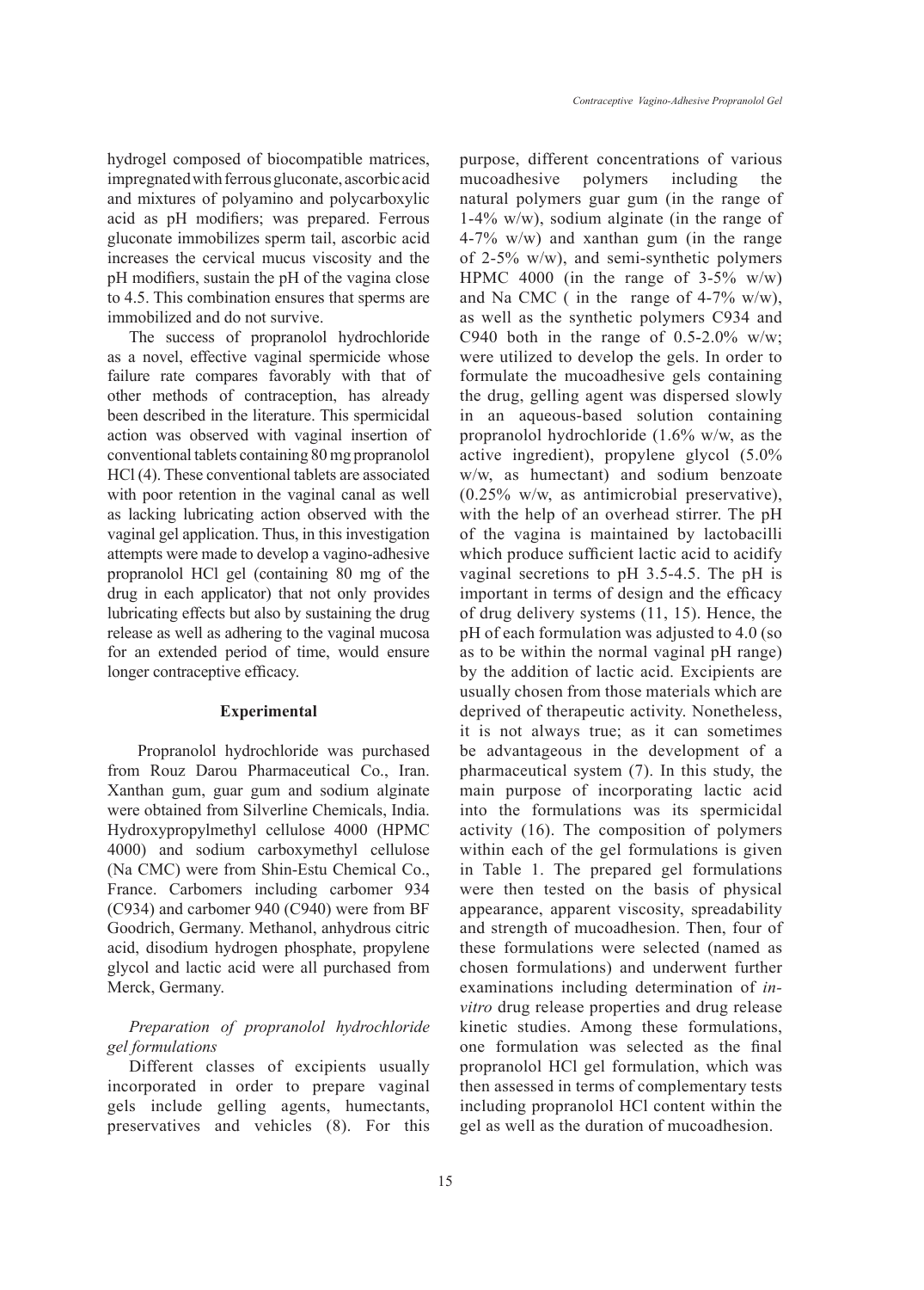| Formulation<br>Code                    | Guar<br>gum | Xanthan<br>gum | Na alginate | Formulation<br>code                    | <b>HPMC</b><br>4000 | Na<br><b>CMC</b>  | C <sub>934</sub>  | C940 |
|----------------------------------------|-------------|----------------|-------------|----------------------------------------|---------------------|-------------------|-------------------|------|
| $F_1$                                  | $1.0\,$     |                |             | $\mathbf{F}_{\scriptscriptstyle{15}}$  | 3.0                 |                   |                   |      |
| $F_{2}$                                | 2.0         |                |             | $\rm F_{16}$                           | 4.0                 |                   |                   |      |
| $F_3$                                  | 3.0         |                |             | $\rm F_{17}$                           | 4.5                 |                   |                   |      |
| F <sub>4</sub>                         | 4.0         |                |             | $\rm F_{18}$                           | 5.0                 |                   |                   |      |
| $F_{5}$                                |             | 2.0            |             | $\mathbf{F}_{19}$                      |                     | 4.0               |                   |      |
| $F_6$                                  |             | 3.0            |             | $\mathcal{F}_{\mathbf{20}}$            |                     | 5.0               |                   |      |
| $F_{7}$                                |             | 3.5            |             | $\mathbf{F}_{\scriptscriptstyle{21}}$  |                     | 6.0               |                   |      |
| $F_{8}$                                |             | $4.0\,$        |             | $\mathbf{F}_{\scriptscriptstyle{22}}$  |                     | 7.0               |                   |      |
| $F_{9}$                                |             | 5.0            |             | $\mathrm{F}_{23}$                      |                     | $\qquad \qquad -$ | 0.5               |      |
| $\mathcal{F}_{\scriptscriptstyle{10}}$ |             | -              | $4.0\,$     | $\rm F_{24}$                           |                     | -                 | 1.0               |      |
| $\mathbf{F}_{11}$                      |             |                | $5.0\,$     | $\mathcal{F}_{\scriptscriptstyle{25}}$ |                     | -                 | 2.0               |      |
| $\mathbf{F}_{\scriptscriptstyle{12}}$  |             |                | 6.0         | $\mathrm{F}_{\mathrm{26}}$             |                     |                   | $\qquad \qquad -$ | 0.5  |
| $F_{13}$                               |             |                | 6.5         | $\mathrm{F}_{\scriptscriptstyle 27}$   |                     |                   | -                 | 1.0  |
| $\rm F_{_{14}}$                        |             |                | 7.0         | $\mathcal{F}_{_{28}}$                  |                     |                   |                   | 2.0  |

Table 1. Polymer composition (% w/w) within the aqueous-based propranolol HCl gel formulations.

*Measurement of spreadability of gel formulations*

The area of spreadability of each propranolol HCl gel formuation, was determined using the following technique: five hundred milligrams (0.5 g) of the gel formulation was placed within a circle of 1 cm diameter, premarked on a glass plate, over which a second glass plate was placed. A weight of 500 g was allowed to rest on the upper glass plate for 5 min. The increase in the diameter due to spreading of the gel was noted (17) and then the spreading area was calculated using Equation 1, representing the area of a circle. This test was performed in triplicate and the data obtained expressed as mean ± standard deviation (SD).

 $A = \pi r^2$ (Equation 1)

In the above equation, *A* is the area of the circle formed due to spreading of the gel  $(cm<sup>2</sup>)$ , and  $r$  is the radius of the circle (cm).

*Assessment of the mucoadhesive strengths of the gels*

In order to evaluate the mucoadhesive strength of the prepared propranolol HCl gel formulations, the apparatus shown in Figure 1 was used. This apparatus was principally similar to those

described in previous studies (18, 19). The upper stationary platform was linked to a balance, measuring the force needed to break contact between the gel and the mucosal membrane. The test cell was filled with pH 4.5 citrate-phosphate buffer, maintained at 37°C. Freshly removed sheep vaginal mucosa was used as the model mucosal membrane, and fixed in place over the two cylindrical platforms of the test apparatus and allowed to equilibrate in this solution for 2 min. Five hundred milligrams (0.5 g) of each gel formulation was then individually sandwiched between the two mucosa-covered platforms. Gels were kept in place for 5 min and then a constantly increasing force of 0.1 g/s was applied on the adhesive joint formed between the vaginal mucosa and the test gel, by gradually lowering the lower platform. This trend was continued until the contact between the test gel and the mucosa was broken and the maximum detachment force measured, was recorded. This force was taken as the strength of mucoadhesion of the test sample. Each experiment was run in triplicate, and results were expressed as mean  $\pm$  SD.

# *Determination of in-vitro drug release profiles from the chosen propranolol HCl gel formulations*

The *in-vitro* release of propranolol HCl was determined from the chosen vaginal gel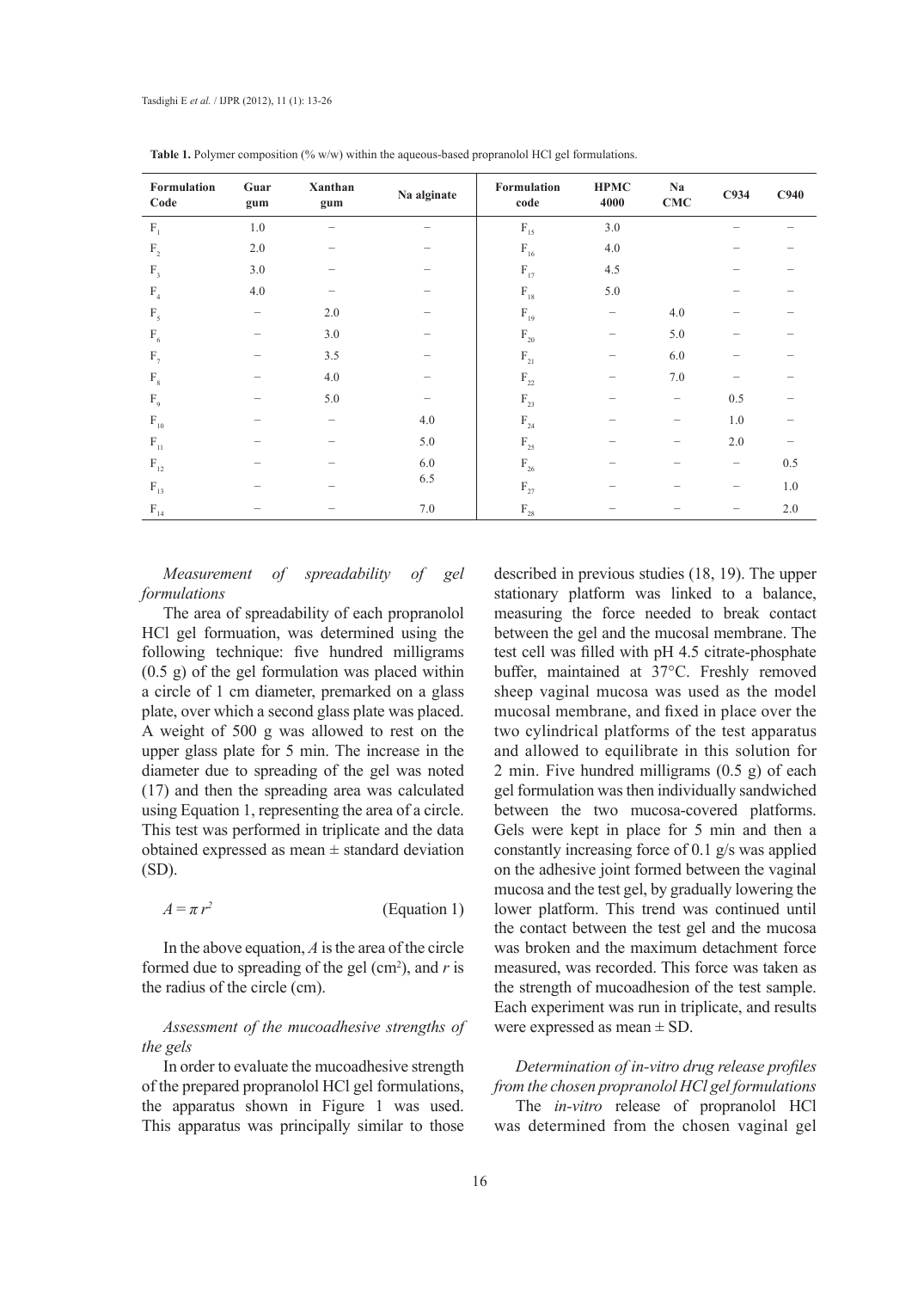

**Figure 1.** Schematic drawing of the apparatus used for assessing the in vitro mucoadhesive strength of propranolol HCI gel formulations.

formulations using a dialysis tubing (MWCO of 12400 D; 99.99% retention, Sigma-Aldrich, USA) placed in the release medium under constant magnetic stirring. Five grams (5.0 g) of the gel formulations, were individually packed into sections of dialysis tubing (the length and the width of each section were 50 and 40 mm, respectively) with the ends being tightly fastened. The release medium was 200 mL of 0.1 M citrate-phosphate buffer ( $pH = 4.5$ ). The medium was maintained at 37°C and stirred continuously at 100 rpm. Five mL (5.0 mL) aliquots of the release medium were withdrawn at predetermined time intervals and replaced by fresh citrate-phosphate buffer, to provide sink condition. Each withdrawn sample was further diluted with pH 4.5 citrate-phosphate buffer and it's absorbance measured using uv-visible spectrophotometer (Shimadzu uv-visible 120A, Japan) at a  $\lambda_{\text{max}}$  of 289.2 nm. The absorbance was converted to drug concentration using the linear calibration curve constructed (Absorbance =  $0.0196$  Concentration (mg/L)  $-$  0.0114; R<sup>2</sup> = 0.9995) and then cumulative percentage of propranolol HCl released was calculated with the help of a dilution factor. All measurements were performed in triplicate

 $(n = 3)$ .

*In-vitro drug release kinetic studies of the chosen propranolol HCl gel formulations*

In order to study the release kinetics of the chosen propranolol HCl gel formulations, data obtained from *in-vitro* drug release studies were fitted into different kinetic mathematical models. These models were as follows: zero order (Equation 2), as cumulative percentage of drug released *vs.* time, first order (Equation 3), as Log cumulative percentage of drug remaining *vs.* time, and Higuchi's model (Equation 4), as cumulative percentage of drug released *vs.* square root of time.

$$
Q = Q_0 + K_0 t \tag{Equation 2}
$$

Where  $Q$  is the amount of drug released,  $Q_0$  is the initial amount of the drug in the solution (it is usually zero),  $K_0$  is the zero order rate constant expressed in units of concentration/time and *t* is the time.

$$
LogC = LogC_0 - K_1t/2.303
$$
 (Equation 3)

Where  $C_0$  is the initial concentration of the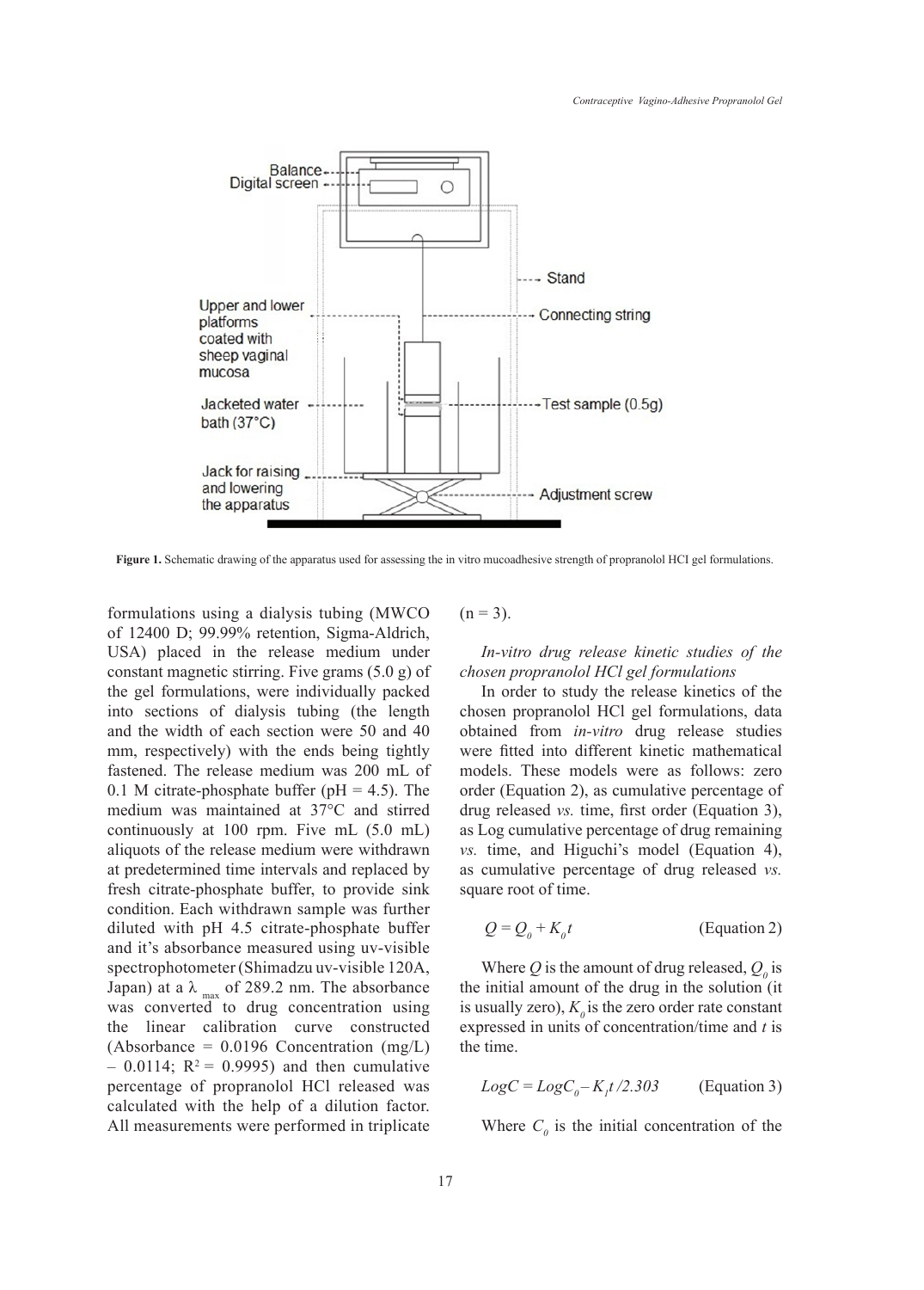**Table 2.** Release exponent and solute release mechanism for cylindrical shaped matrices.

| Release exponent (n)  | Overall solute release mechanism  |  |  |  |
|-----------------------|-----------------------------------|--|--|--|
| 0.45                  | Fickian diffusion                 |  |  |  |
| $0.45 \le n \le 0.89$ | Anomalous (non-Fickian) diffusion |  |  |  |
| 0.89                  | Case-Il transport                 |  |  |  |
| n > 0.89              | Super case-Il transport           |  |  |  |

drug,  $K_i$  is the first order release rate constant and *t* is the time.

$$
Q_t = K_H t^{1/2}
$$
 (Equation 4)

Where  $Q_t$  is the amount of drug released in time *t* and  $K<sub>H</sub>$  is the Higuchi's model release rate constant reflecting the design variables of the system (20).

In order to evaluate the mechanism of drug release from the prpranolol HCl gel formulations, the first 60% drug release data were fitted in the Korsmeyer-Peppas model (Equation 5), as Log cumulative percentage of drug released *vs.* Log time.

$$
M_{t}/M_{\infty} = Kt^{n}
$$
 (Equation 5)

Where  $M_t / M_\infty$  is the fraction of drug released at time  $t$ ,  $K$  is the rate constant and  $n$  is the release exponent (20, 21). The *n* value is used to characterize different release mechanisms, as given in Table 2 for cylindrical shaped matrices.

# *Determination of drug content within the final gel formulation*

For determination of drug content within the final propranolol HCl gel formulation) of the gel was weighed in a 100 mL volumetric flask and then, 10.0 mL methanol was added to it (17). The content of the flask was stirred vigorously until the gel got completely dispersed to give a clear solution. The volume was adjusted to 100 mL with citrate-phosphate buffer pH=4.5. The obtained solution was diluted appropriately (dilution factor = 10) by the addition of pH 4.5 citrate-phosphate buffer and absorbance was measured in a uv-visible spectrophotometer (Shimadzu uv-visible 120A, Japan) at  $\lambda_{\text{max}} =$ 289.2 nm.

The absorbance was converted to drug concentration, using the linear calibration curve mentioned earlier. Then, the exact amount of the drug in the tested gel formulation was calculated with the help of dilution factor. This test was performed 3 times and the mean value  $\pm$  SD was calculated.

#### *Determination of duration of mucoadhesion of the final formulation*

The apparatus used for this study was based on that described in previous studies (19, 22). The test apparatus (Figure 2) was composed of six upper and six lower cylindrical platforms within a clear jacketed perspex cell, filled with pH 4.5 citrate phosphate buffer. Freshly removed sheep vaginal mucosa (used as the model mucosal membrane) was mounted securely in place, mucosal side up-wards, on each of the platforms and allowed to equilibrate for 2 min. The test gel was then sandwiched between the two platforms and allowed to stand for 5 min. Next, through two pulley systems, a 7.0 g weight was applied on each upper platform (this weight was chosen through initial studies). As soon as the contact between the test gel and the mucosal surface broke, a small flap dropped onto a photocell detector, stopping the timer device (recording the elapsed time to 0.1 min) and measured the duration of mucoadhesion of the gel.

#### *Statistical analysis*

Data obtained from spreadability and strength of mucoadhesion of propranolol HCl gel formulations, were analyzed using the one way ANOVA and Tukey post-hoc test. Differences were considered to be significant at  $p < 0.05$ . The statistical package SPSS version 19.0 was used for data analysis.

#### **Results and Discussion**

As stated before, the purpose of this study was to develop and evaluate a vagino-adhesive propranolol hydrochloride gel with potential use in short-term contraception. To achieve this, various mucoadhesive polymers were utilized to prepare the gel formulations. Different tests (mentioned in the previous section) were performed on these formulations in order to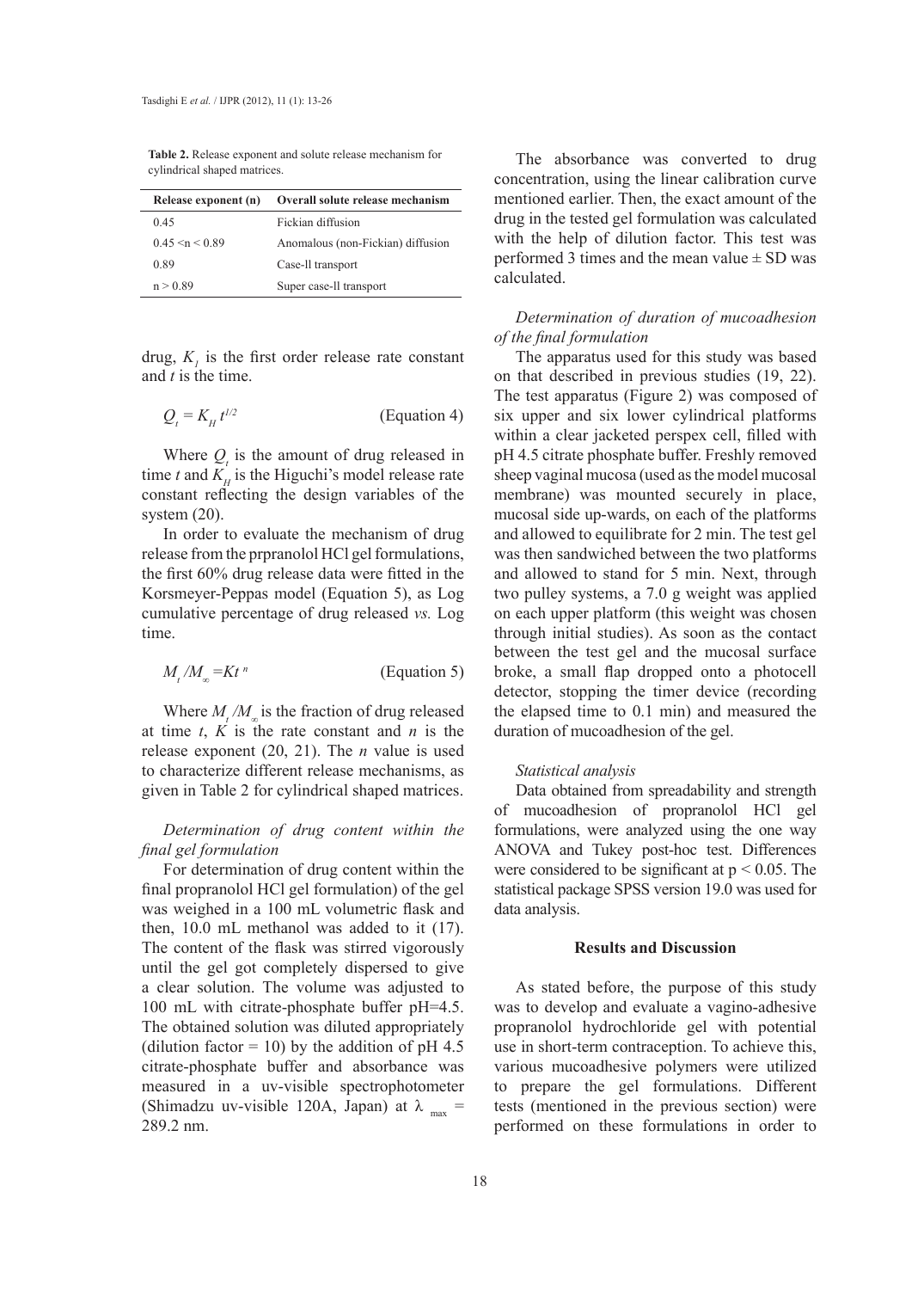

**Figure 2.** Schematic drawing of one compartment of the apparatus used for assessing the duration of mucoadhes on of the final propranolol HCI gelformulation  $(F_{13})$ .

gain a formulation with desirable characteristics. The results obtained would be presented and discussed in the following sections.

## *Formulation and characterization of propranolol HCl gels*

In the process of formulating the vaginoadhesive propranolol HCl gels, it was observed that formulations  $F_{19} - F_{28}$  containing different concentrations of Na CMC and carbomers (C934 and C940) were not able to form gel in the aqueous solution containing propranolol hydrochloride. This observation could be attributed to the fact that carbomers; based on their anionic nature and large number of acidic groups available in their polymeric structure; tend to interact with cationic substances. Propranolol hydrochloride, which is a cationic drug, and carbomers interact ionically, giving rise to the formation of insoluble complexes which significantly affect drug release properties and mucoadhesiveness (23). The same phenomenon would stand for explanation of the interaction observed between Na CMC and the drug, as this polymer also possesses an anionic nature. Hence, formulations  $F_{19} - F_{28}$  were left out of further studies. Physical appearances and apparent viscosities of propranolol HCl gel formulations

 $F_1$ –  $F_{18}$  are given in Table 3. Formulations  $F_1$ ,  $F_5$ ,  $F_6$ ,  $F_{10}$ ,  $F_{11}$  and  $F_{15}$  had low and or relatively low apparent viscosities. A low-viscosity vaginal gel formulation is not as efficacious as a highviscosity vaginal gel for use as a contraceptive gel, since rheological properties of spermicidal vaginal gels have considerable influence on their contraceptive success. As the consistency of the applied product increases, its efficacy may also increase as result of becoming more tenacious and more resistant to sperm migration, and consequently decreasing the capability of sperm to reach the site of fertilization (8).

Formulations  $F_4$ ,  $F_9$ ,  $F_{14}$  and  $F_{18}$  showed very high apparent viscosities and gels with lumps rather than smooth gels, were formed. Hence, all the aforementioned formulations were excluded from further studies. Among the rest of the formulated gels, formulations  $F_2$ ,  $F_3$ ,  $F_7$ ,  $F_8$ ,  $F_{12}$ ,  $F_{13}$ ,  $F_{16}$  and  $F_{17}$  which exhibited suitable apparent viscosities (relatively high or high) as well as good physical appearances, were used for further studies.

# *Spreadability measurement of propranolol HCl gel formulations*

The spreading area of propranolol HCl gel formulations  $F_2, F_3, F_2, F_8, F_{12}, F_{13}, F_{16}$  and  $F_{17}$  was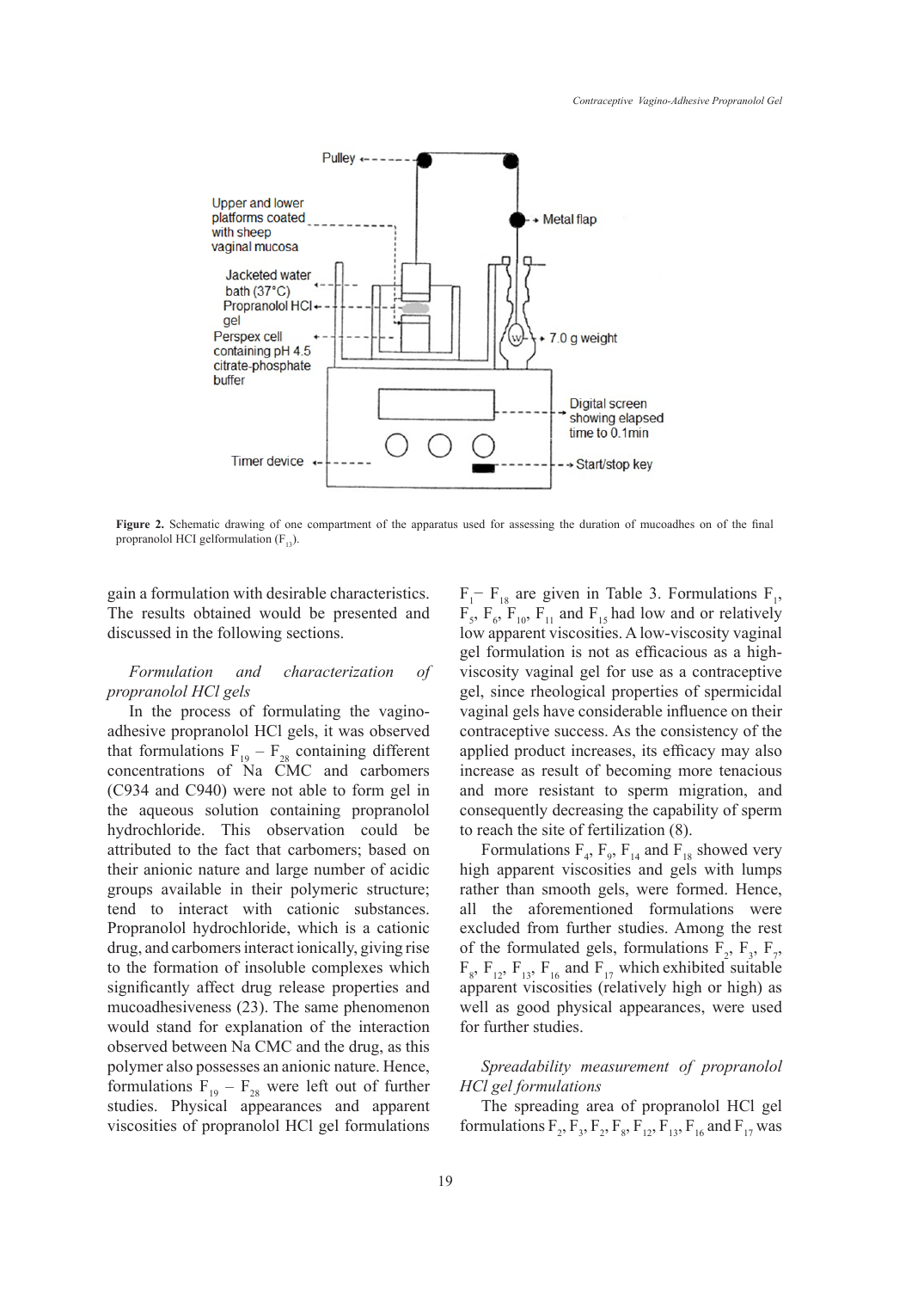

**Figure 3.** Comparison of spreading area of vagino-adhesive propranolol HCl gel formulations ( $F_2$ ,  $F_3$ ,  $F_7$ ,  $F_8$ ,  $F_{12}$ ,  $F_{13}$ ,  $F_{16}$  and  $F_{17}$ ). Data

measured according to the technique explained earlier. The results are shown in Figure 3. The spreading areas of these formulations were in the following order:  $F_2 > F_{16} > F_7 > F_{17} > F_{12} > F_{13} >$  $F_8$  >  $F_3$ . Data obtained were statistically analyzed using one-way ANOVA, followed by Tukey post-hoc test. It was found that the difference in spreading area between the propranolol HCl gel formulation, showing the highest spreadability ( $F_2$ , containing 2% w/w guar gum) and formulations  $F_3$  and  $F_8$  was statistically significant ( $p < 0.05$ ), whereas this difference between the gel formulation  $F_2$  and all other tested formulations was statistically insignificant  $(p > 0.05)$ . Bachhave *et al.* developed a vaginal gel of fluconazole. They considered a spreading area of 40.69 cm<sup>2</sup> as good spreadability  $(17)$ , while the highest spreading area obtained in our study was  $20.15 \text{ cm}^2 \pm 0.92$  which was found to be poor in comparison to that obtained for fluconazole vaginal gel. The reason for poor spreadability of all the developed propranolol HCl gel formulations was their high viscosities due to their high polymer concentration. However, in case of contraceptive vaginal gels, having high viscosity not only speaks in favor of better contraceptive efficacy, but also increases the mucoadhesivity and retention of the gel

20

formulation in the vaginal canal (6, 8).

# *Assessment of mucoadhesive strengths of propranolol HCl gels*

The mucoadhesive strengths of propranolol HCl gel formulations ( $F_2$ ,  $F_3$ ,  $F_7$ ,  $F_8$ ,  $F_{12}$ ,  $F_{13}$ ,  $F_{16}$ and  $F_{17}$ ) were examined and results are shown in Figure 4. It is evident from Figure 4 that, in case of formulations containing the same polymer but at different concentrations (*e.g.*  $F_2$  and  $F_3$ , as compared together), when the concentration of the polymer increased the mucoadhesive strength escalated, accordingly. This phenomenon can be attributed to the fact that, at lower concentration of the polymer chains, there is an inadequate and unstable interaction between the polymer and the mucosal layer resulting in lower mucoadhesive properties (7). The mucoadhesive strengths observed, were in the following order:  $F_8 > F_7 > F_{13} > F_1 > F_3 > F_2$  $>$  F<sub>17</sub>  $>$  F<sub>16</sub>. Propranolol HCl gel formulations  $F_7$ ,  $F_8$  (containing 3.5 and 4.0% w/w xanthan gum, respectively),  $F_{12}$  and  $F_{13}$  (containing 6.0 and 6.5% w/w sodium alginate, respectively), showed statistically significant ( $p < 0.05$ , one-way ANOVA and Tukey post-hoc test) higher mucoadhesive strengths as compared to formulations  $F_{12}$ ,  $F_{13}$  (containing 2.0 and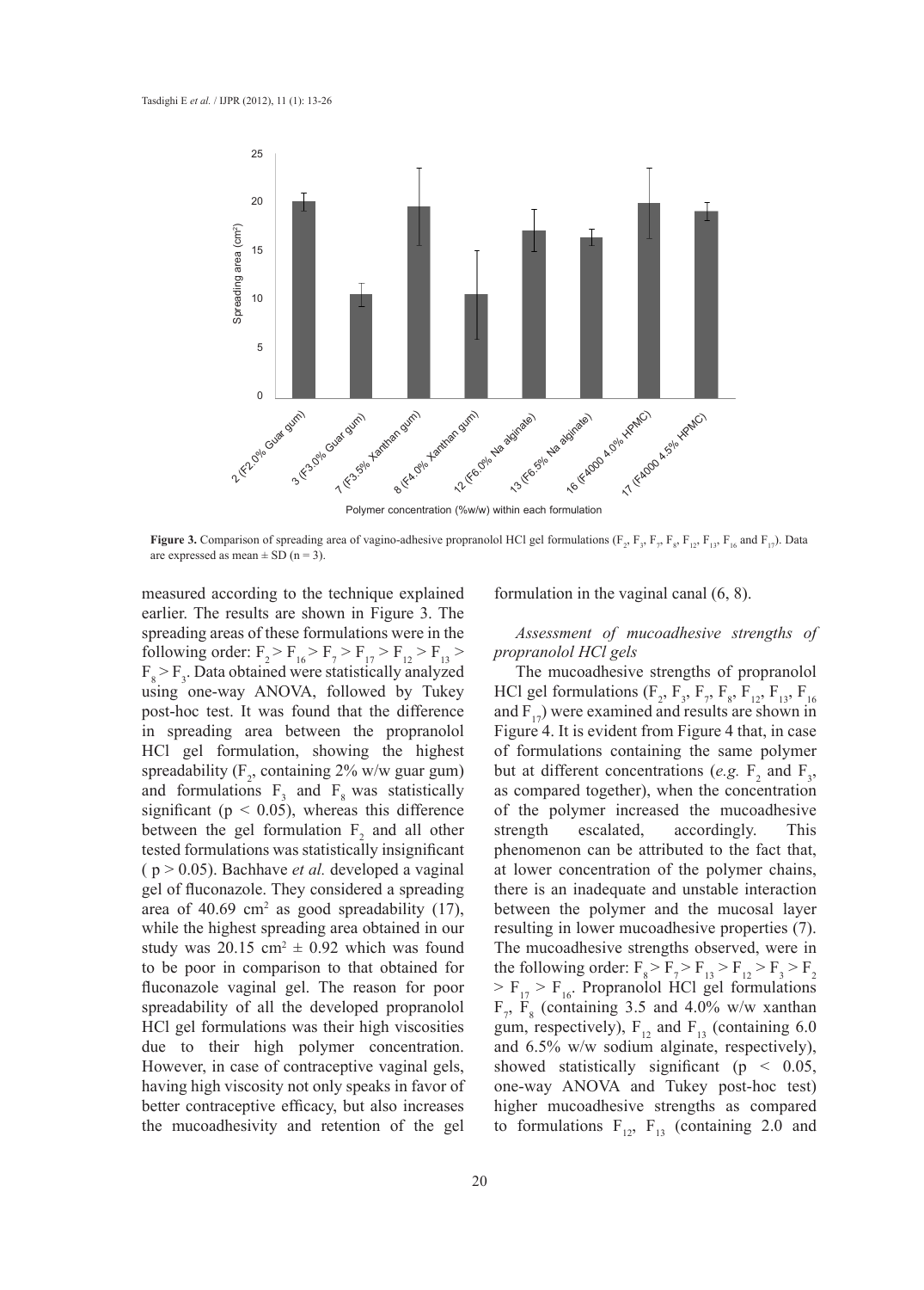| <b>Formulation</b><br>code | <b>Physical appearance</b>                       | Apparent<br>viscosity | <b>Formulation</b><br>code            | Physical appearance                               | Apparent<br>viscosity |
|----------------------------|--------------------------------------------------|-----------------------|---------------------------------------|---------------------------------------------------|-----------------------|
| $F_1$                      | Transparent, light green<br>color, without lumps | Low                   | $\rm F_{10}$                          | Translucent, light yellow<br>color, without lumps | Low                   |
| $F_{2}$                    | Transparent, light green<br>color, without lumps | Relatively high       | $\mathbf{F}_{\scriptscriptstyle{11}}$ | Translucent, light yellow<br>color, without lumps | Relatively low        |
| $F_3$                      | Transparent, light green<br>color, without lumps | high                  | $\rm F_{12}$                          | Translucent, light yellow<br>color, without lumps | Relatively high       |
| $\rm F_4$                  | Transparent, light green<br>color, with lumps    | Very high             | $F_{13}$                              | Translucent, light yellow<br>color, without lumps | high                  |
| F <sub>5</sub>             | Translucent, white color,<br>without lumps       | Low                   | $\rm F_{14}$                          | Translucent, light yellow<br>color, with lumps    | Very high             |
| $F_6$                      | Translucent, white color,<br>without lumps       | Relatively low        | $F_{15}$                              | Transparent, colorless,<br>without lumps          | Relatively low        |
| $F_{7}$                    | Translucent, white color,<br>without lumps       | Relatively high       | $F_{16}$                              | Transparent, colorless,<br>without lumps          | Relatively high       |
| $F_{8}$                    | Translucent, white color,<br>without lumps       | high                  | $F_{17}$                              | Transparent, colorless,<br>without lumps          | high                  |
| $F_{\rm o}$                | Translucent, white color,<br>with lumps          | Very high             | $\rm F_{18}$                          | Transparent, colorless, with<br>lumps             | Very high             |

**Table 3.** Physical appearance and apparent viscosities of propranolol HCl gel formulaions  $(F_1 - F_{18})$ .

3.0% w/w guar gum, respectively),  $F_{16}$  and  $F_{17}$ (containing 4.0 and 4.5% w/w HPMC 4000, respectively).This finding can be explained by the fact that the presence of charged functional groups in the polymer chains, which can be observed in xanthan gum and sodium alginate (presence of negatively charged carboxyl groups), may render them as polyelectrolytes and this has a marked effect on the strength of mucoadhesion due to the formation of strong hydrogen bonds between the polymer functional groups and the mucosal layer as compared to neutral polymers such as guar gum and HPMC. In general, anionic polyelectrolytes have been found to form stronger mucoadhesive bond when compared to the neutral polymers (7). Propranolol HCl gel formulations  $F_s$ ,  $F_7$ ,  $F_{13}$  and  $F_{12}$  showed the highest mucoadhesive strengths among all the tested formulations. However, formulations  $F_3$ ,  $F_8$ ,  $F_{13}$  and  $F_{17}$  were considered as the chosen formulations for further assessments. The reason for selecting these formulations, was to investigate how an individual type of polymer can affect the propranolol HCl release from the gel matrix.

*Determination of in-vitro drug release profiles from the chosen formulations* 

As stated in the previous section, propranolol HCl gel formulations  $F_3$ ,  $F_8$ ,  $F_{13}$  and  $F_{17}$  were chosen and their *in-vitro* drug release profiles were determined. The results obtained have been shown in Figure 5. As can be clearly observed in this figure, the drug release profile was slower from formulations containing anionic polymers such as formulations  $F_{13}$  and  $F_8$ , which were contained of sodium alginate 6.5% w/w and xanthan gum 4% w/w, respectively. However, propranolol HCl gel formulation  $F_{13}$  released its drug content in a more retarded manner as compared to formulation  $F_s$ . This observation may be attributable to the formation of ionic complexes (without affecting the gel structure) between propranolol HCl (a cationic drug) and sodium alginate (an anionic polymer). The chemical structures of sodium alginate and xanthan gum are shown in Figure 6. As it can be clearly seen in this figure, sodium alginate possesses more anionic carboxylate groups in its structure (there's one carboxyl group on each of the monomers), while xanthan gum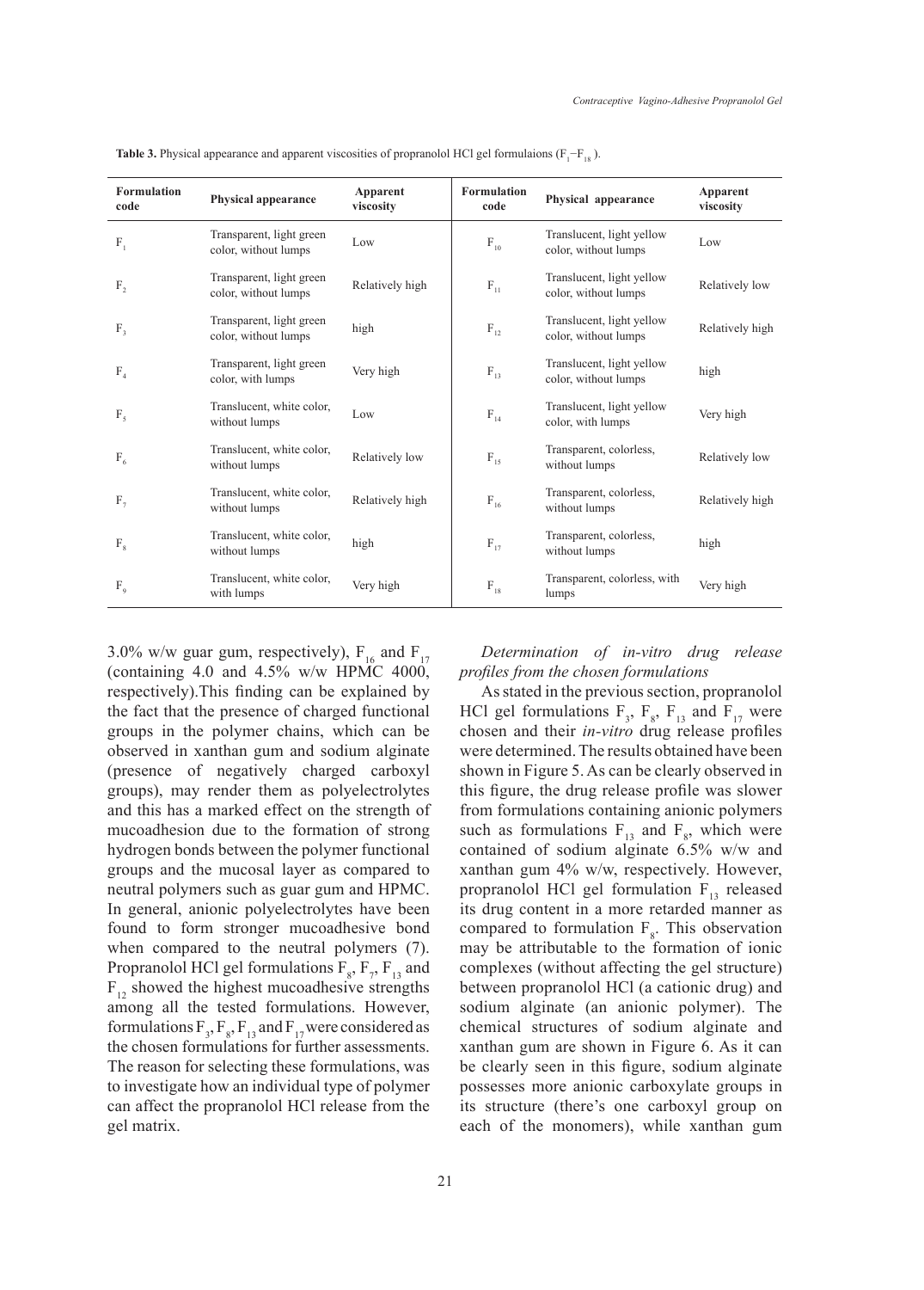

Polymer concentration (%w/w) within each formulation

has only two carboxyl groups in the terminal side of its polymeric chain. Moreover, sodium alginate had been used in a higher concentration in formulation  $F_{13}$  (6.5% w/w) as compared to xanthan gum in formulation  $F_8$  (4.0% w/w). Hence, formation of greater drug-polymer complexes and subsequently a slower drug release pattern would be deducible from the  $F_{13}$  formulation. Formulations  $F_3$ ,  $F_8$  and  $F_{17}$ released nearly 100% of their drug contents over a period of 8 h, while propranolol HCl gel formulation  $F_{13}$  released more than 85% of its drug content throughout a 12 h period. As could be seen in release profile of this formulation  $(F_{13})$ , a burst release occurred in the first 2 h after the drug release was initiated. In this case, burst release can be considered as a desirable phenomenon, since an initial burst is assumed to provide immediate contraceptive effects, through causing the propranolol HCl concentration exceeding its IC50 value (0.3 mM) followed by a prolonged release which maintains drug concentration above the IC50 value with the potential of promoting contraceptive efficacy for an extended period of time.

*In-vitro drug release kinetic studies of the chosen formulations* 

Data obtained from *in-vitro* drug release of the chosen propranolol HCl gel formulations  $F_3$ ,  $F_8$ ,  $F_{13}$  and  $F_{17}$  were fitted to various mathematical models including: zero order, first order, Higuchi and Korsemeyer-Peppas models. The drug release kinetic data for the above formulations are given in Table 4. The model that best fitted the release data of each propranolol HCl gel formulation was evaluated by the highest regression coefficient  $(R^2)$ .

The zero order kinetic model (Equation 2) describes systems where the drug release rate is independent of its concentration. In contrast, first order kinetic model (Equation 3) is indicative of systems where drug release is a concentration dependent process. Higuchi's model (Equation 5) describes the release of drugs from an insoluble matrix as the square root of a time dependent process, based on Fickian diffusion. Korsemeyer-Peppas model (Equation 5) is applicable when diffusion is the main drug release mechanism, while relating the drug release exponentially to the elapsed time. Data obtained from release profile of formulation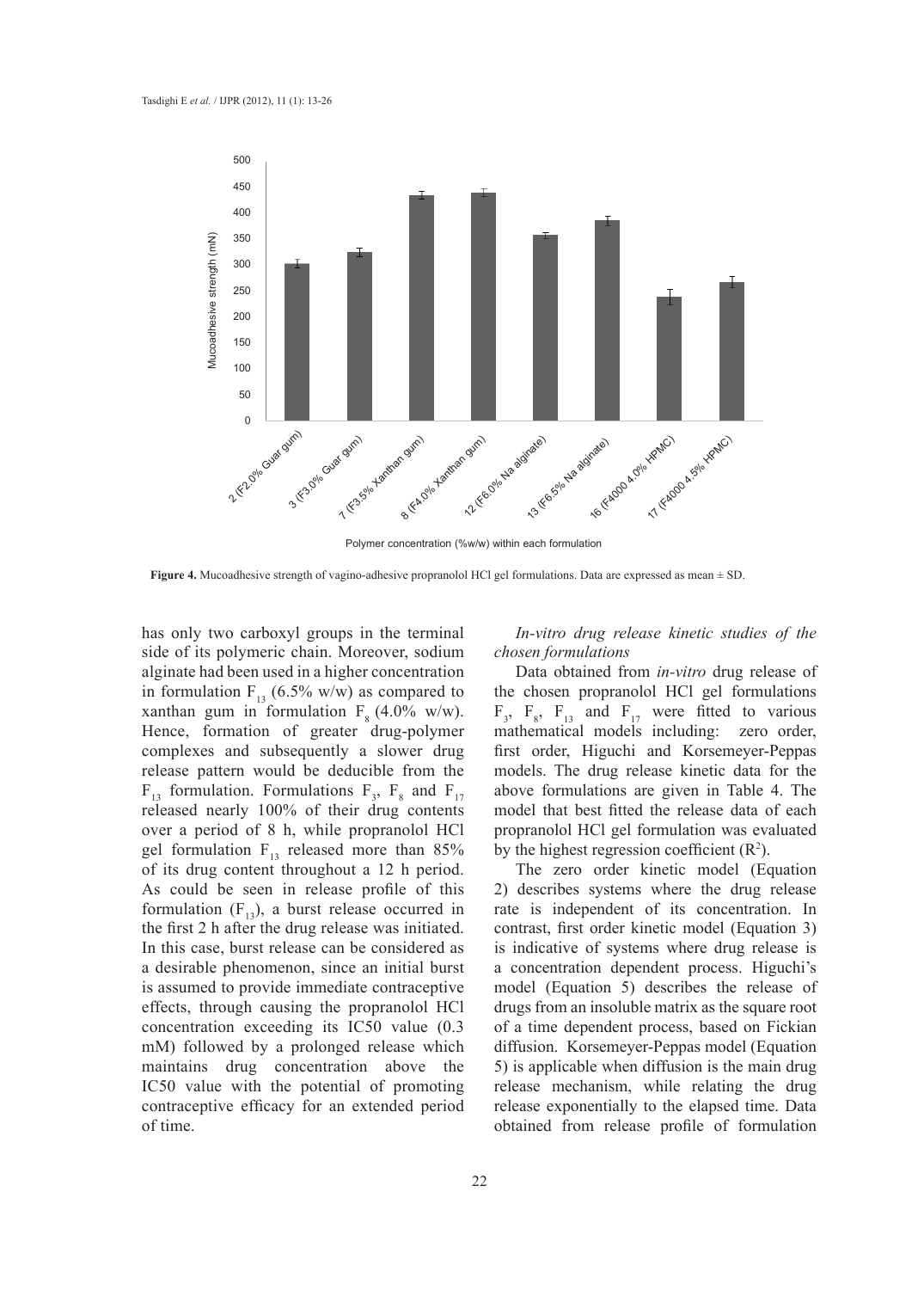

**Figure 5.** *In-vitro* release profiles of vagino-adhesive propranolol HCl gel formulations  $F_3$  (Guar gum 3.0% w/w),  $F_8$  (Xanthan gum 4.0% w/w),  $F_{13}$  (Na alginate 6.5% w/w) and  $F_{17}$  (HPMC 4000 4.5% w/w) at 37°C, citrate-phosphate buffer pH 4.5. Data are expressed as mean  $\pm$  SD.

 $F_3$ , fitted best into Korsemeyer-Peppas model with an  $\mathbb{R}^2$  value of 0.9946, while the drug release profiles of formulations  $F_8$  and  $F_{17}$  could be explained by the first order kinetic model as their drug release data fitted best into this mathematical model (with  $R<sup>2</sup>$  values of 0.9972 and 0.9895, respectively). In case of formulation  $F_{13}$ , the best fit with the highest regression coefficient ( $R^2$  = 0.9955) was found to be with the Higuchi's model.

By incorporating the first 60% of drug release data, mechanism of drug release can be peredicted using the Korsemeyer-Peppas model, where  $n$  is the release exponent, indicative of mechanism of drug release. The values of release exponent (*n*) for propranolol HCl gel formulations  $F_3$ ,  $F_8$ ,  $F_{13}$  and  $F_{17}$  were found to be 0.597, 0.614, 0.562 and 0.566, respectively. Hence, the mechanism of propranolol HCl release from all these formulations, would be based on anomalous (non-Fickian) diffusion (as described in Table 2) which appears to indicate a coupling of diffusion and erosion mechanisms, so-called anomalous diffusion and may indicate that the drug release is controlled by more than one process (20). In a previous study describing

the release mechanism of domperidone from alginate-based beads, similar results were observed with *n* values ranging from 0.485 to 0.771. They also considered the corresponding *n* values to be indicative of anomalous release mechanism (24).

Among the chosen formulations tested for determination of drug release profile, only propranolol HCl gel formulation  $F_{13}$  could release its drug content throughout a 12 h period and the release pattern of this formulation was the most desirable as compared to other formulations. It also revealed a good mucoadhesive strength  $(386.97 \pm 9.31 \text{ mN})$ . Hence, propranolol HCl gel formulation  $F_{13}$  was considered as the final formulation and underwent complementary studies including determination of drug content and assessment of the duration of mucoadhesion.

# *Determination of drug content within the final gel formulation*

As there is no pharmacopeial monograph for vagino-adhesive proranolol HCl gel, the range of 90-110% of the claimed label which is applicable for most pharmaceutical dosage forms, was considered for drug content evaluation of the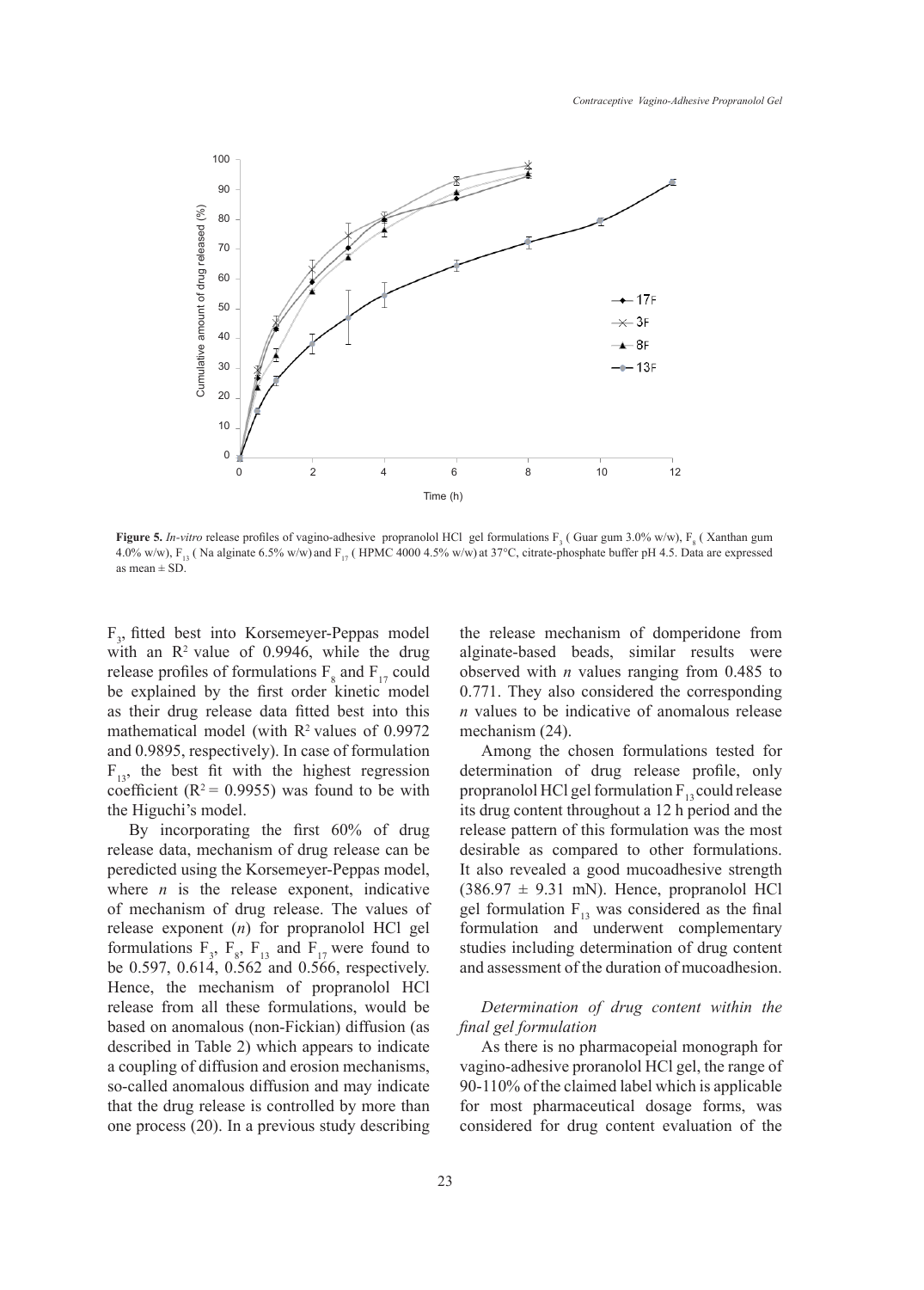

**Figure 6.** Chemical structures of sodiom alginate (a) and xanthan gum (b).

final gel formulation. The propranolol HCl content of this formulation  $(F_{13})$  was found to be  $101.05\% \pm 0.106$  (n = 3, mean  $\pm$  SD) of the theoretical value  $(1.6\% \text{ w/w})$ , which complies with pharmacopeial specifications for drug content. Hence, it can be concluded that a proper method had been used for drug content analysis and the drug had been evenly distributed within the gel matrix.

#### *Determination of the duration of mucoadhesion of the final formulation*

As it had been stated in a previous study (19), in most cases only the mucoadhesive strength of a newly formulated mucoadhesive system is evaluated, despite the fact that it is possible that a mucoadhesive system could initially adhere strongly to the mucosal surface but in long term it could quickly overhydrate and get displaced from the site of adhesion. Hence, investigating both these parameters is critical in the development of an effective mucoadhesive dosage form. In order to measure the duration of mucoadhesion of the final formulation  $(F_{13})$ , a 7.0 g weight was applied to the upper platforms of the apparatus shown in Figure 2. The results indicated that, by applying a maximum weight of 7.0 g, the gel could remain attached to the vaginal mucosa for more than 10 h. In this study the gel was fully immersed in an aqueous environment in order to prevent it from dryness and resembles the presence of vaginal secretions. However, this condition

could result in a quicker hydration and faster disruption of the gel, in contrast to vaginal canal which contains less fluid. At the end, it should be noted that in both the evaluation of mucoadhesive strength and duration of mucoadhesion tests, separation of the gel from the mucosal surface appeared to be a result of a cohesive failure within the gel structure. Therefore, the mucosal surface was found to be coated with a rather thin layer of gel at the end of each test (*i.e.* when gel mucosa separation took place). This finding would mean that in the *in-vivo* condition, a thin layer of gel could still remain in contact with the vaginal mucosa, even after the main bulk of the gel applied has been washed away by vaginal secretions, prolonging the residence time of the gel and allowing further drug release from it.

#### **Conclusion**

The most widely used mucoadhesive vaginal drug delivery systems are gels. Gels are easy to manufacture, comfortable and have the ability to spread onto the surface of vaginal mucosa. The employment of mucoadhesive polymers can improve time contact with the mucosal surface, delaying the loss of formulation and hence, prolonging the effect.

In this study various mucoadhesive polymers were evaluated for the preparation of a contraceptive, vagino-adhesive propranolol HCl gel. Results of the present research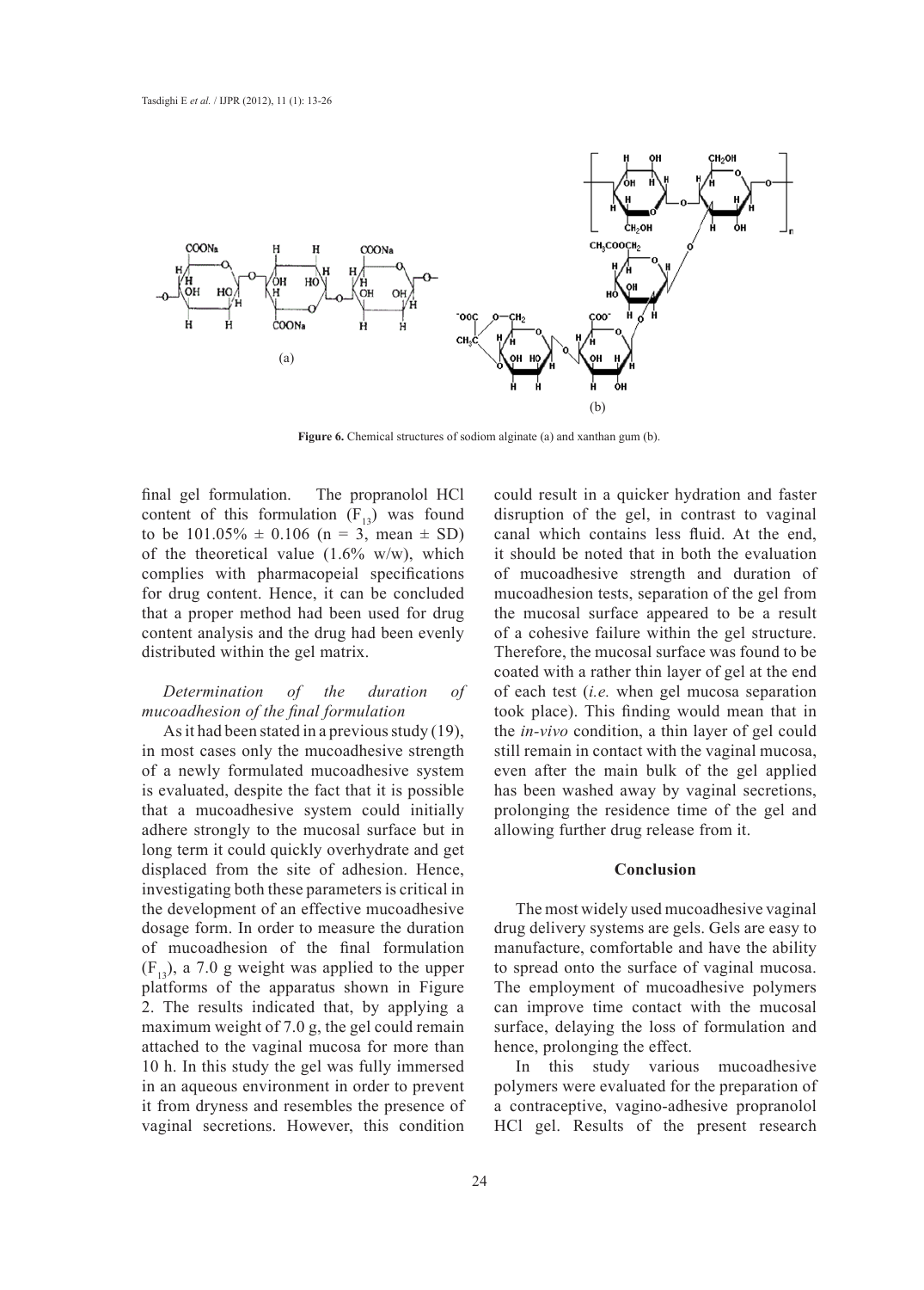| <b>Formulation code</b> | Zero order    |                | <b>First order</b> |        | Higuchi                        |                | <b>Korsemeyer-Peppas</b>  |                |
|-------------------------|---------------|----------------|--------------------|--------|--------------------------------|----------------|---------------------------|----------------|
|                         | $K_a(h^{-1})$ | $\mathbb{R}^2$ | $K_{n}(h^{-1})$    | $R^2$  | $K_{\mu}$ (h <sup>-1/2</sup> ) | $\mathbb{R}^2$ | Release<br>exponent $(n)$ | $\mathbb{R}^2$ |
| F,                      | 10.724        | 0.7995         | 0.470              | 0.9871 | 35.536                         | 0.9704         | 0.597                     | 0.9967         |
| $F_{8}$                 | 11.029        | 0.8564         | 0.380              | 0.9972 | 35.586                         | 0.9856         | 0.614                     | 0.9950         |
| $F_{13}$                | 6.700         | 0.9107         | 0.180              | 0.9478 | 26.180                         | 0.9955         | 0.562                     | 0.9927         |
| $\mathbf{F}_{17}$       | 10.360        | 0.8044         | 0.340              | 0.9895 | 34.241                         | 0.9712         | 0.566                     | 0.9849         |

**Table 4.** Results of kinetic studies conducted on vagino-adhesive propranolol HCl gel formulations  $F_3$ ,  $F_8$ ,  $F_{13}$  and  $F_{17}$ , based on various mathematical models fitted.

demonstrated that, the gel formulation  $F_{13}$ (containing sodium alginate 6.5% w/w and 1.6% w/w propranolol HCl, beside the necessary exipients in an aqueous vehicle) was considered as the most desirable formulation, since it exhibited appropriate mucoadhesive properties while having the potential of providing an immediate contraceptive effect, followed by a prolonged drug release which is assumed to render longer contraceptive efficacy. Further investigations also confirmed that this gel formulation is capable of adhering to the model mucosa for more than 10 h. Propranolol hydrochloride, due to being devoid of mucosal toxicity observed with frequent use of N-9, has been proposed as an ideal alternative to this spermicide. However, further *in-vivo* studies are required to evaluate the efficacy of contraceptive vagino-adhesive propranolol HCl gel.

#### **Acknowledgment**

This work was part of Elahe Tasdighis Pharm. D. thesis.

#### **References**

- (1) Paul S and Kang SC. *In-vitro* determination of the contraceptive spermicidal activity of essential oil of *Trachyspermum ammi* (L.) Sprague ex Turril fruits. *New. Biotechnol.* (2011) 28: 684-690.
- (2) Srivastava S and Coutinho E. Adrenergic antagonist propranolol as a novel, effective spermicide: An NMR study. *Int. J. Pharm. Pharm. Sci*. (2010) 4: 196-200.
- (3) Katzung B, Masters S and Trevor A. (eds.) *Basic and Clinical Pharmacology.* 11<sup>th</sup> ed. McGraw-Hill, New York (2009) 155-159.
- (4) Zipper J, Wheeler RG, Potis DM and Rivera M. Propranolol as a novel effective spermicide:

preliminary findings. *Br. Med. J.* (1983) 287: 1245- 1246.

- Patel LG, Warrington SJ and Pearson RM. Propranolol (5) concentration in plasma after insertion into the vagina. *Br. Med. J.* (1983) 287: 1247-1248.
- Farhan J, Mohd M, Roop K and Mushir A. Development (6) and *in-vitro* evaluation of an acid buffering bioadhesive vaginal gel for mixed vaginal infections. *Acta Pharm.* (2008) 58: 407-419.
- Roy S, Pal K, Anis A, Pramanik K and Prabhakar B. (7) Polymers in mucoadhesive drug delivery system: A brief note. *Des. Monomers Polym.* (2009) 12: 483-495.
- (8) Neves J and Bahia MF. Gels as vaginal drug delivery systems. *Int. J. Pharm.* (2006) 318: 1-14.
- Woodley J. Bioadhesion: new possibility for drug (9) administration? *Clin. Pharmacokinet*. (2001) 40: 77- 84.
- $(10)$  Braunstein S and Van de Wijgert J. Preferences and practices related to vaginal lubrication: implications for microbicide acceptability and clinical testings. *J. Womens Health (Larchmt).* (2005) 14: 424-433.
- (11) Acarturk F. Mucoadhesive vaginal drug delivery systems. *Recent Pat. Drug. Deliv. Formul.* (2009) 3: 193-205.
- (12) Vandebosch A, Goetghebeur E, Ramjee G, Alary M, Ettigne-Traore V, Van Damme L and Chandeying V. Acceptability of COL-1492, a vaginal gel, among sex workers in one Asian and three African cities. *Sex. Transm. Infect*. (2004) 80: 241-243.
- (13) Amaral E, Perdigao A, Souza M, Mauck C, Waller D, Zaneveld L and Faundes A. Postcoital testing after the use of a bioadhesive acid buffering gel (ACIDFORM) and a 2% nonoxynol-9 product. *Contraception* (2004) 70: 492-497.
- Saxena BB, Singh M, Galospin RM, Chu CC (14) and Ledger WJ. Efficacy of nonhormonal vaginal contraceptives from a hydrogel delivery system. *Contraception* (2004) 70: 213-219.
- (15) Simoes JA, Discacciati MG, Brolazo EM, Portugal PM, Dini DV and Dantas MCM. Clinical diagnosis of bacterial vaginosis. *Intl. J. Gyncol. Obstet.* (2006) 94: 28-32.
- $(16)$  Calabresi L. Contraception we have come a long way. *Aust. Fam. Physician* (2002) 10: 1.
- (17) Bachhav YG and Patravale VB. Microemulsion based